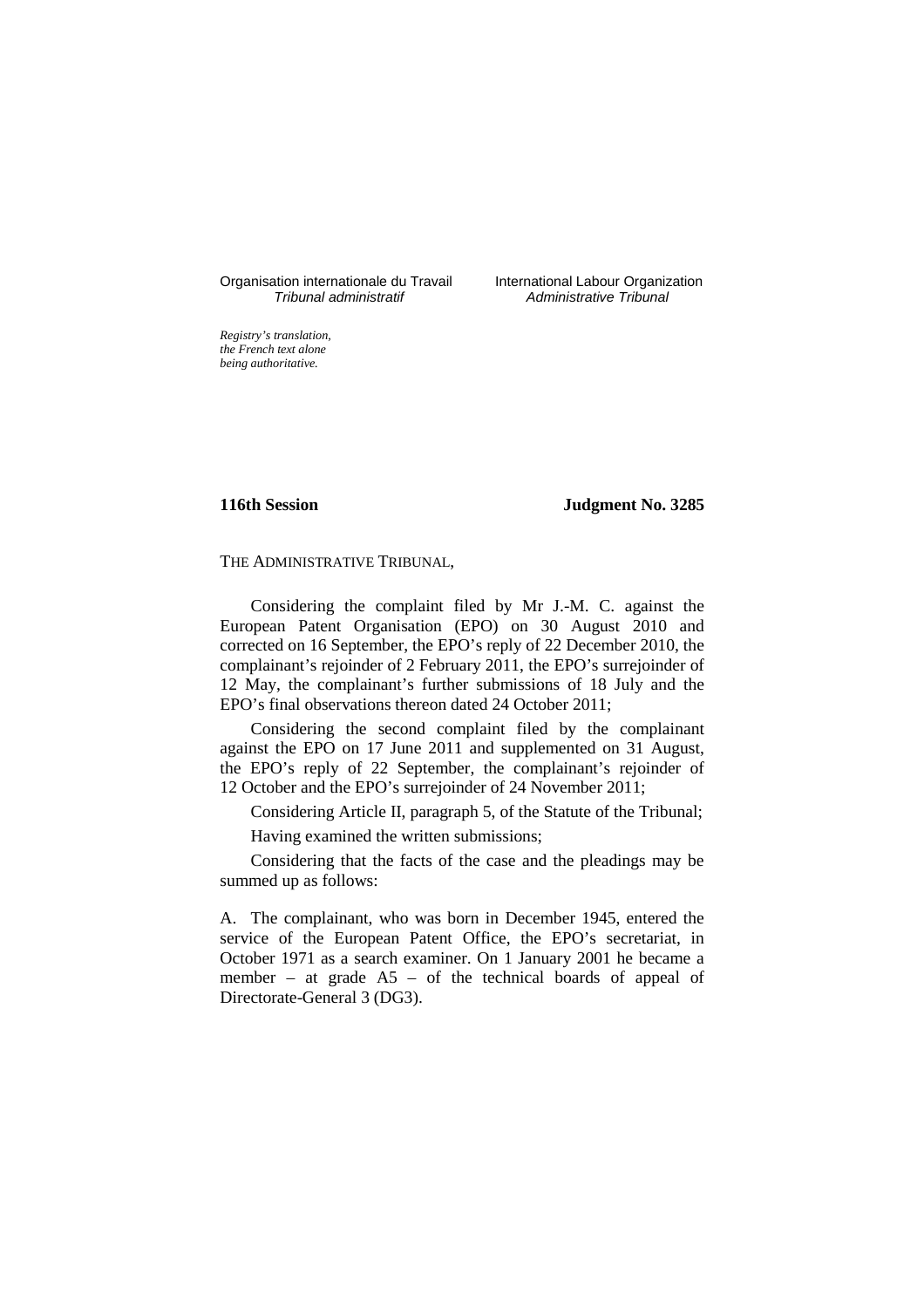Subparagraph (a) of Article 54(1) of the Service Regulations for Permanent Employees of the European Patent Office stipulates that the normal age of retirement is 65. However, subparagraph (b) states that a permanent employee "may at his own request and only if the appointing authority considers it justified in the interest of the service, carry on working until he reaches the age of sixty-eight", and that this option is open to members of the boards of appeal, "provided that the Administrative Council, on a proposal of the President of the Office, appoints the member concerned pursuant to the first sentence of Article 11, paragraph 3, of the [European Patent] Convention with effect from the day following the last day of the month during which he reaches the age of sixty-five".

On 11 July 2008 the Vice-President in charge of DG3 published Communication 2/08, in which he explained that a member of a board of appeal who wished to continue working beyond the age of 65 should submit his or her request to him and that the proposal of the President of the Office would be "prepared by a Selection Committee within DG3 according to the document 'Procedure for recruitment of Chairmen and Members of the Boards of Appeal', dated 9.12.1988".

In February 2010, pursuant to the above-mentioned Article 54, the complainant wrote to the Vice-President in charge of DG3 to inform him that he wished to prolong his service beyond the normal retirement age. On 18 March he underwent the requisite medical examination, after which he was declared fit to continue working. The Selection Committee, which interviewed him on 12 May, proposed to the President of the Office that his request should be refused. By a letter of 8 June 2010 the President notified the complainant that, in his case, as "there [was] no particular factor, such as organisational needs or performance, which would counterbalance the need to bring in new staff" and justify granting his request in the interest of the service, she "[would] not propose that the Administrative Council appoint [him] as a member of the boards of appeal for a further period as from 1 January 2011". That is the decision which the complainant challenges directly before the Tribunal in his first complaint, in accordance with the relevant article of the Service Regulations.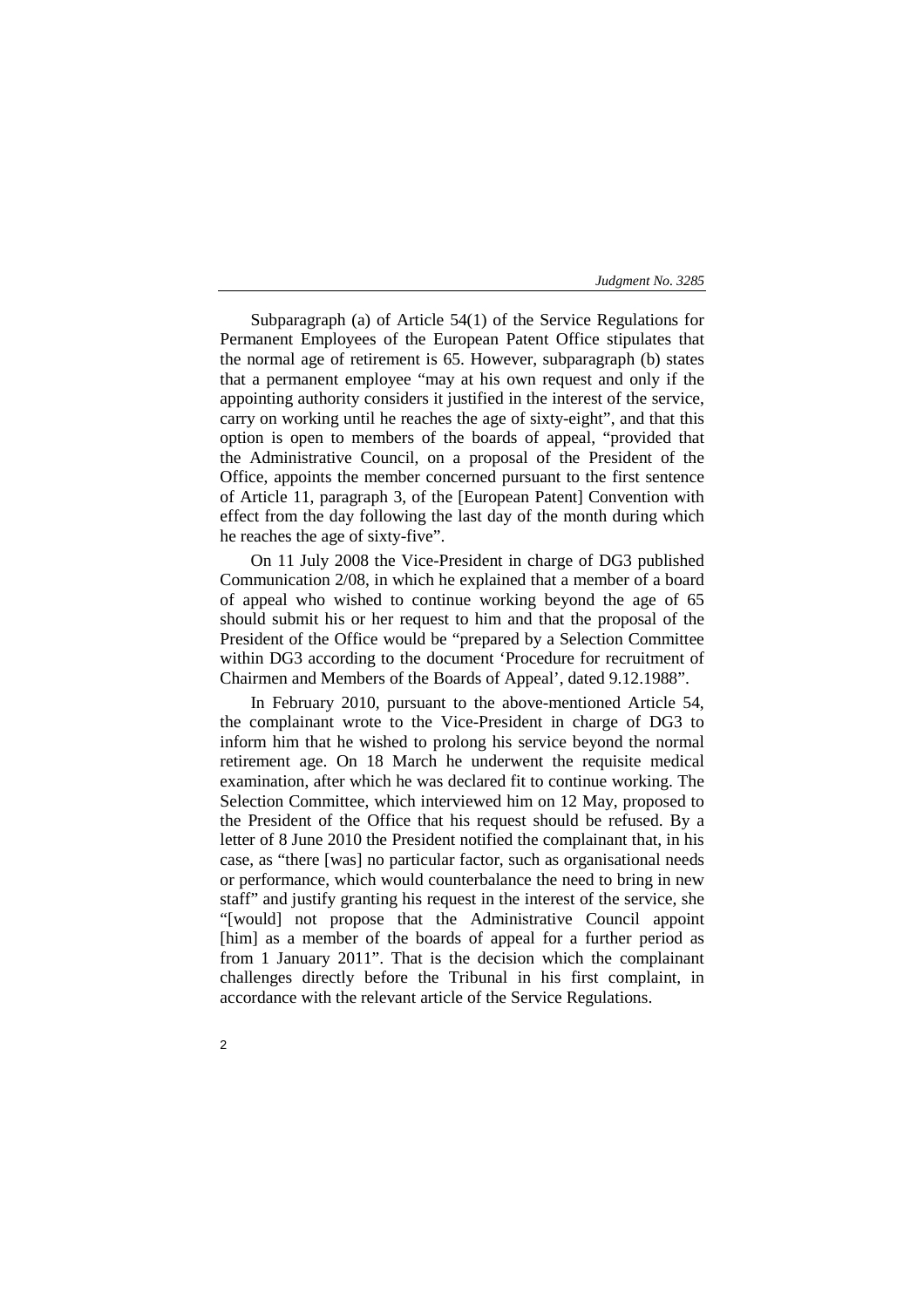On 4 April 2011 the staff were informed that the Administrative Council had decided to appoint two new members to the technical boards of appeal with effect from 1 July 2011. One of them was assigned to the post which the complainant had vacated on his retirement. That is the decision which the complainant impugns in his second complaint.

B. In his first complaint, the complainant points out that, according to Article 1(4) of the Service Regulations, the latter's provisions apply to members of the boards of appeal insofar as they are not prejudicial to their independence, as defined in Article 23 of the Convention. In his opinion, the provisions of Article  $54(1)(b)$  of the Service Regulations should "be revoked" or, at least, "not applied" because the fact that they lay down that board members who have submitted a request to continue working beyond the normal retirement age are appointed by the Administrative Council on a proposal from the President means that their independence vis-à-vis the latter is not guaranteed. The complainant considers that such a request should be processed according to the procedure which applies when a member's five-year term of office ends and the question arises of whether or not he or she should be reappointed, in other words the request should be submitted to the Administrative Council for a decision and the President should simply be consulted.

Referring to a draft document drawn up in November 2007, the complainant asserts that the intention of the authors of the Service Regulations, with regard to extending the appointment of an appeal board member beyond the age of 65, was to separate the role of the President of the Office, which is to submit proposals, from that of the Administrative Council, which is to exercise a discretionary decisionmaking authority. From this he infers that the President is required to make a proposal to that body, irrespective of whether or not it is favourable to the permanent employee in question. He adds that, in his case, a mistake of law was committed, because the decision of 8 June 2010 was taken without authority, since it was the President of the Office and not the Council who decided.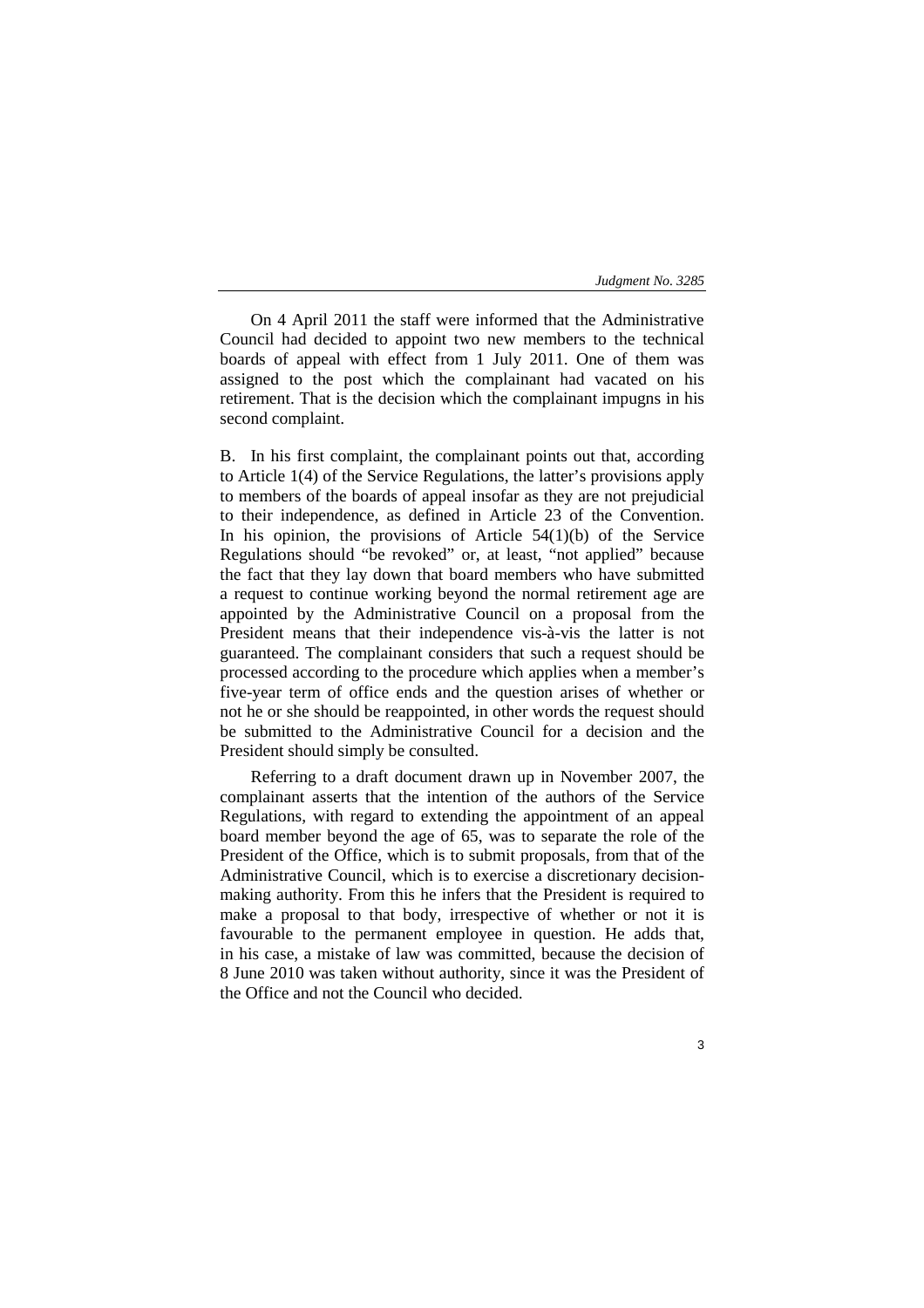Noting that neither Article 54 of the Service Regulations nor Communication 2/08 defines the notion of the "interest of the service", the complainant contends that the President established the criteria for evaluating it "at her own discretion" and therefore took an arbitrary decision in his case. Since this decision does not explain how his situation differs from that of a member of a board of appeal whose appointment was renewed, he also submits that he suffered unfair treatment.

The complainant considers that the above-mentioned Article 54(1)(b) was incorrectly applied, particularly because bringing in new staff was deemed an essential criterion for determining the interest of the service. On the basis of draft documents from 2007, he asserts that the authors of the Service Regulations had no intention of employing that criterion.

According to the complainant, the fact that the reasons for refusing his request, as stated in the letter of 8 June 2010, were general in nature reveals an improper use of discretionary authority, as an individual examination of the case is required whenever a permanent employee asks to continue working. Referring to the terms of that letter, he submits that the assessment of some "particular factor[s]", such as "organisational needs" and his performance, involved errors of fact and of law. He contends that, since he was a member of an appeal board, his performance was never appraised in a staff report and could not therefore be taken into account when deciding whether to extend his appointment. In addition, he submits that the aforementioned "organisational needs" were not correctly assessed and that the workload of the board of appeal to which he was assigned was such that it warranted the granting of his request, having regard to his experience, his qualifications and his work capacity. With regard to the latter point, he provides statistical data in order to draw the Tribunal's attention to the fact that his productivity was, in his opinion, above average.

Lastly, the complainant submits that his right to be heard was breached, because he was not informed of the subjects which would be broached during his interview by the Selection Committee, the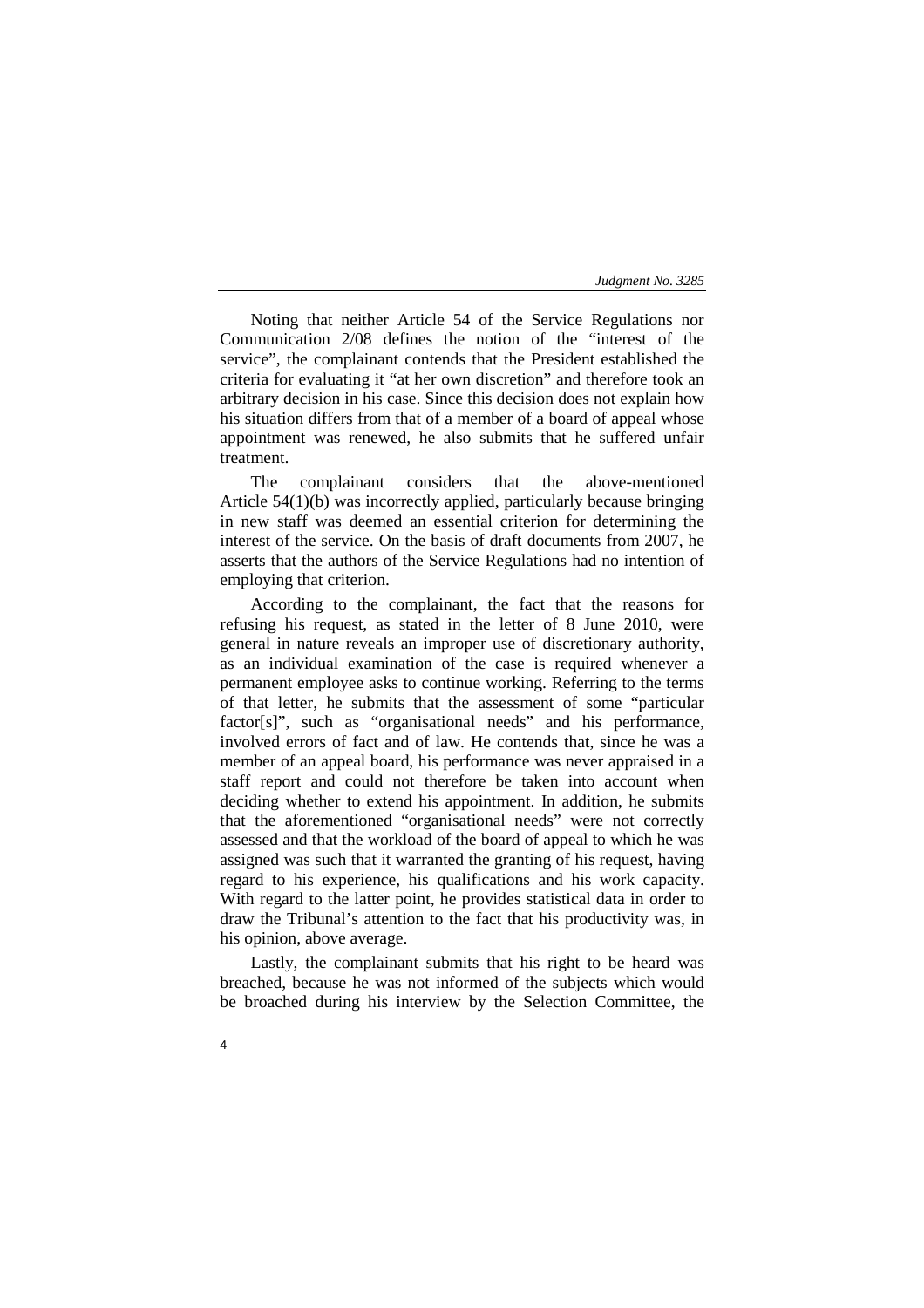record of that interview was not forwarded to him and none of the reasons mentioned in the letter of 8 June 2010 was discussed with him in an adversarial manner.

The complainant asks to have the impugned decision set aside and to be granted a prolongation of service until 31 December 2013, with all the legal consequences that this entails. He also claims 500 euros in costs.

In his second complaint, which he filed in case the Tribunal were to find that the decision appointing his successor caused him injury, the complainant states that this decision must be set aside not only for the reasons stated in his first complaint, but also because, pursuant to Article 106 of the Service Regulations, the grounds for it should have been stated and it should have been communicated to him at once.

In his letter of 31 August 2011, the complainant says that a document published a few days earlier on the EPO's website shows that Mr L. has been appointed to the post which he vacated.

The complainant asks for both the setting aside of that decision and his appointment to his former post for the period from 1 January 2011 to 31 December 2013, with all the legal consequences that this entails. He also claims costs in the amount of 3,000 euros.

C. In its reply to the first complaint, the EPO contends that the latter is irreceivable since, as the Tribunal held in Judgment 1832, the President's decision not to propose the complainant's appointment to the Selection Committee did not adversely affect him.

Subsidiarily, the EPO submits that the complaint is groundless. First, it notes that, under the Tribunal's case law, the decision whether or not to prolong service beyond the age of 65 is a discretionary decision that can be set aside only on certain conditions which, in its view, are not met in the instant case.

The EPO then submits that the complainant's request was examined in compliance with the provisions of Article 54(1)(b) of the Service Regulations and that the impugned decision is well founded, since the interest of the service was correctly assessed. It explains that,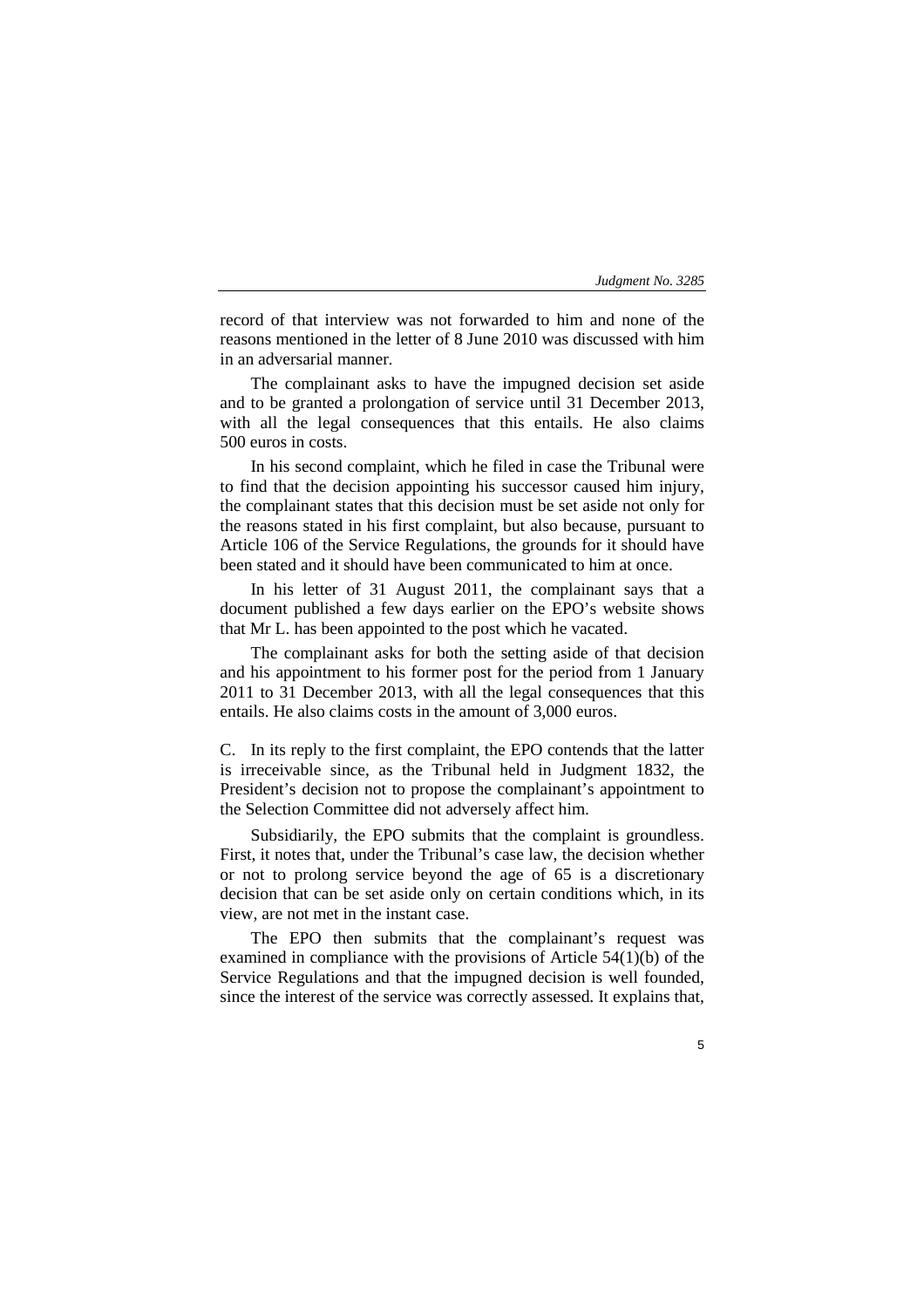in the case of members of boards of appeal, that interest may depend on the "personal qualities" of the permanent employee who has reached the age of 65 and on the difficulty of replacing that person. It states that, in this case, the members of the Selection Committee carefully considered the request and reached the conclusion that, having regard to those factors, there were no grounds for extending the complainant's appointment, especially because his productivity was average and his performance, though commendable, was not exceptional. The EPO draws attention to the fact that the "interest of the service" is defined in the annex to Circular No. 302, which sets out the guidelines for applying Article 54 of the Service Regulations to permanent employees appointed by the President of the Office. It states that it is "obvious" that the criteria adopted for these employees – the needs of the service and, once these have been established, the suitability of the employee to fulfil them – also apply to members of boards of appeal. It explains that an additional criterion applies to them – namely the need to bring in new staff to  $DG3$  – because it is important not to stymie the career and promotion prospects of permanent employees who aspire to this kind of "senior position".

Moreover, the EPO submits that, since the prolongation of the service of a member of a board of appeal beyond the age of 65 is "rather exceptional", it is "logical" that this is not done by simply renewing his or her term of office. In its view, the wording of Article 54(1)(b) of the Service Regulations is not therefore open to criticism. It considers that Article 23 of the Convention refers solely to the independence of members of boards of appeal in the exercise of their duties.

Lastly, the EPO holds that the complainant's allegation that his right to be heard was breached is unfounded, because the Selection Committee interviewed him. It annexes to its submissions the minutes drawn up by that body.

In its reply to the second complaint, the EPO explains that the decision to appoint Mr L. should have been challenged before the Administrative Council, in accordance with Article 11(3) of the European Patent Convention. However, insofar as the complainant's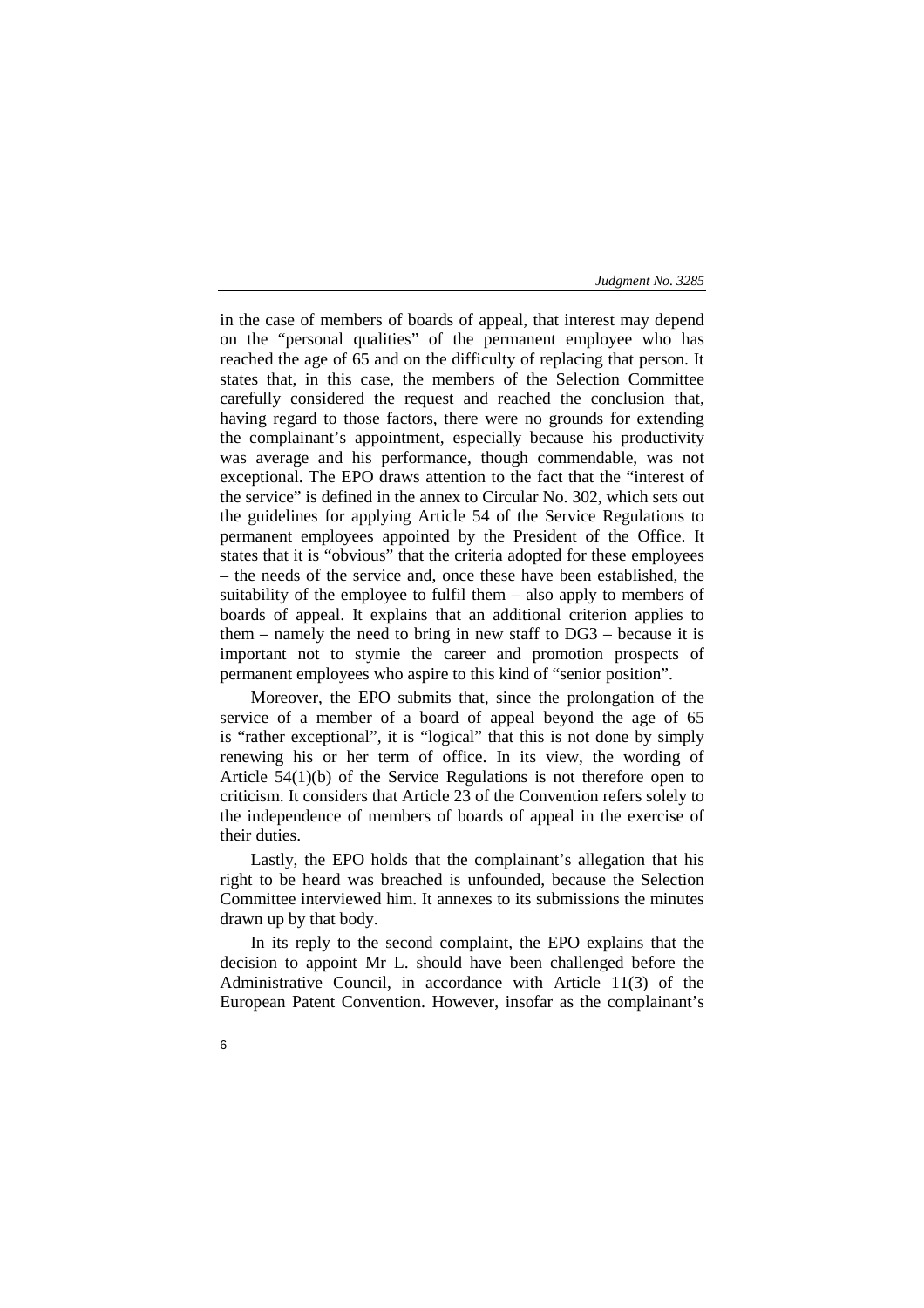second complaint is a sequel to his first, which he filed after having exhausted internal means of redress, it is of the opinion that they should be joined. It considers that, if the Tribunal finds that the first complaint is irreceivable, the second will be receivable, but in the opposite case, the second complaint must be declared irreceivable since there would be no cause of action.

On the merits, the EPO says that it was not bound to notify the complainant of his successor's appointment, because he was only indirectly concerned by it. It explains, however, that the complainant was informed about it on 11 August 2011 through the EPO's website and that the fact that he was not notified individually caused him no injury, because his complaint was filed within the time limits. It submits that the complainant has failed to put forward any cogent argument to justify his request that Mr L.'s appointment should be cancelled and that, in these circumstances, his second complaint must be regarded as groundless. In keeping with the Tribunal's case law, the EPO has forwarded the second complaint to Mr L., but he does not wish to comment.

D. In his rejoinder to his first complaint, the complainant submits that the latter is receivable, since the letter of 8 June 2010 does constitute a final decision adversely affecting him.

On the merits, he presses his pleas. Having become acquainted with the contents of the Selection Committee's minutes, he challenges the grounds for its decision in his case. Citing Judgment 2845, he is surprised that it was not considered to be in the interest of the service to prolong the service of a permanent employee whose performance was, in his words, "laudable". Moreover, he notes that the reasons given by the President are slightly different to those of the Committee and that the argument that there was no "particular factor […] which would counterbalance the need to bring in new staff" is not one of the criteria listed in the annex to Circular No. 302.

In addition, the complainant regards the publication, during the summer of 2010, of the vacancy notice for his post as proof that the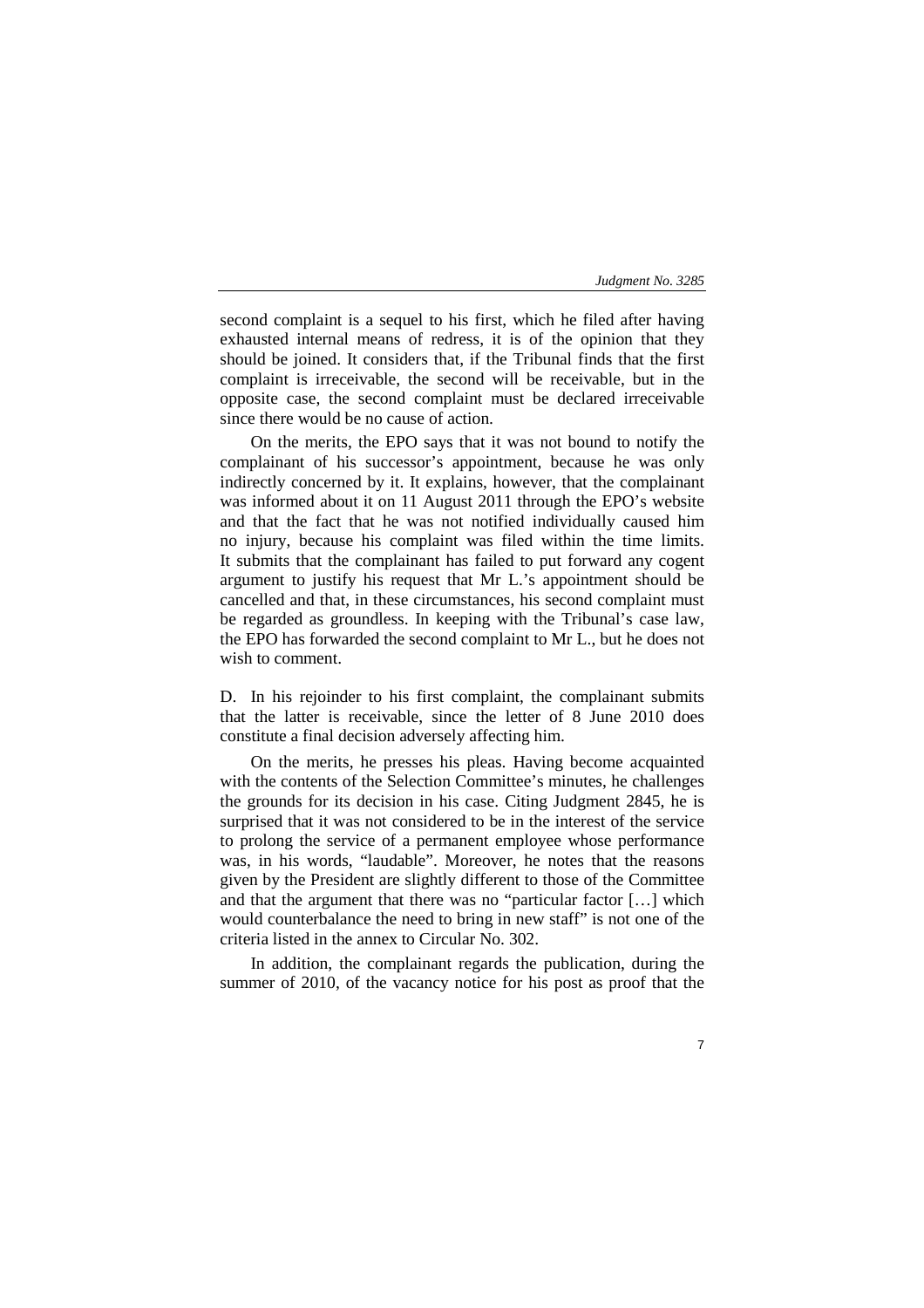workload of the board of appeal to which he was assigned warranted the prolongation of his service.

In the rejoinder pertaining to his second complaint, he submits that, if the Tribunal finds that his first complaint is irreceivable, his second will be receivable. On the merits, he enlarges on his pleas.

E. In its surrejoinder to the first complaint, the EPO maintains its position. It emphasises that the vacancy notice for the complainant's post made no reference to the workload of the board of appeal to which he was assigned. It says that the complainant's performance could be taken into account when his request to continue working was examined and that the assessment of that performance is not tainted with any error of fact. It endeavours to show that the statistics supplied by the complainant do not correctly reflect the true situation and that in 2010, for example, he had the lowest productivity of all the rapporteurs of that board. It holds that Judgment 2845 is irrelevant, since the facts giving rise to that case were different to those in the instant case.

In its surrejoinder to the second complaint, the EPO expresses the hope that the Tribunal will find that the complainant's first complaint is receivable and that his second is not.

F. In his further submissions regarding his first complaint, the complainant maintains that, at this stage of proceedings, it was unnecessary to raise the issue of his productivity statistics, because the Selection Committee did not consider it appropriate to do so and members of boards of appeal are not subject to a staff report. He alleges that the statistics for 2010 could not be used to justify the decision not to prolong his service, since some of them relate to facts occurring after its adoption.

G. In its final observations, the EPO produces statistics showing that, in 2005, 2006 and 2010, the complainant had the lowest productivity of all the rapporteurs of the board of appeal to which he was assigned.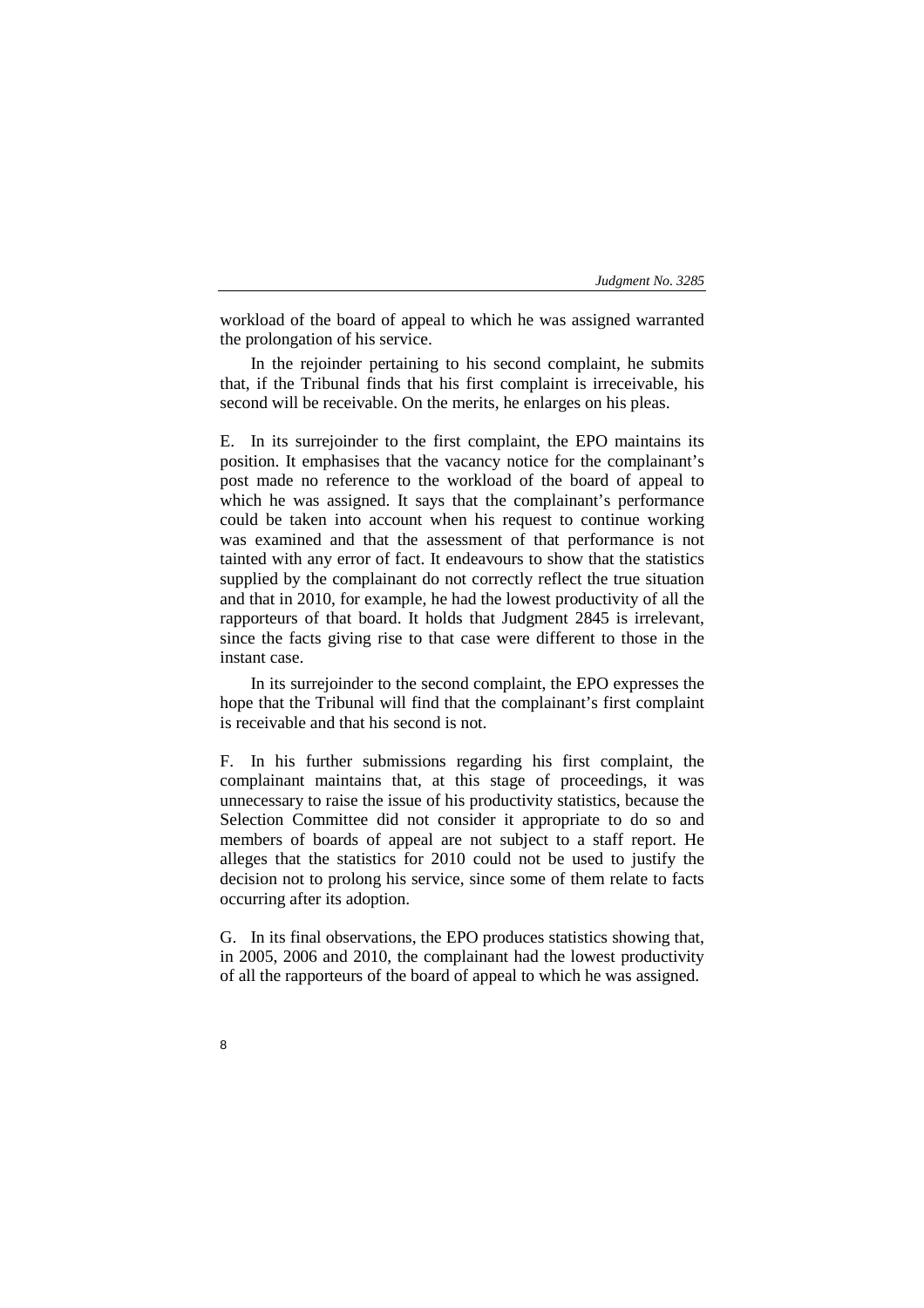# CONSIDERATIONS

1. Article 54 of the Service Regulations for Permanent Employees of the European Patent Office, which sets the retirement age for permanent employees at 65, was amended on 1 January 2008 to allow those who so request to carry on working until the age of 68, "if the appointing authority considers it justified in the interest of the service".

The second sentence of paragraph  $(1)(b)$  of this article makes it clear that this option is open to members of boards of appeal, to whom the Service Regulations apply only insofar as they are not prejudicial to their independence, "provided that the Administrative Council, on a proposal of the President of the Office, appoints the member concerned pursuant to the first sentence of Article 11, paragraph 3, of the [European Patent] Convention with effect from the day following the last day of the month during which he reaches the age of sixty-five".

Thus, in order for members of boards of appeal to continue working, they must be reappointed under the same conditions as those governing their initial appointment, since their last term of office must be deemed to end automatically at their normal date of retirement.

2. The special procedure for examining requests from members of boards of appeal to continue working after the age of 65 is set out in Communication 2/08 of 11 July 2008, which was signed by the Vice-President in charge of DG3. This text stipulates that the proposal to the Administrative Council to reappoint the persons in question is prepared by a selection committee, in accordance with the applicable points of the document entitled "Procedure for recruitment of Chairmen and Members of the Boards of Appeal" dated 9 December 1988.

3. As he was born on 4 December 1945, the complainant, who held grade A5 and had been a member of boards of appeal since 1 January 2001, would normally have retired on 1 January 2011.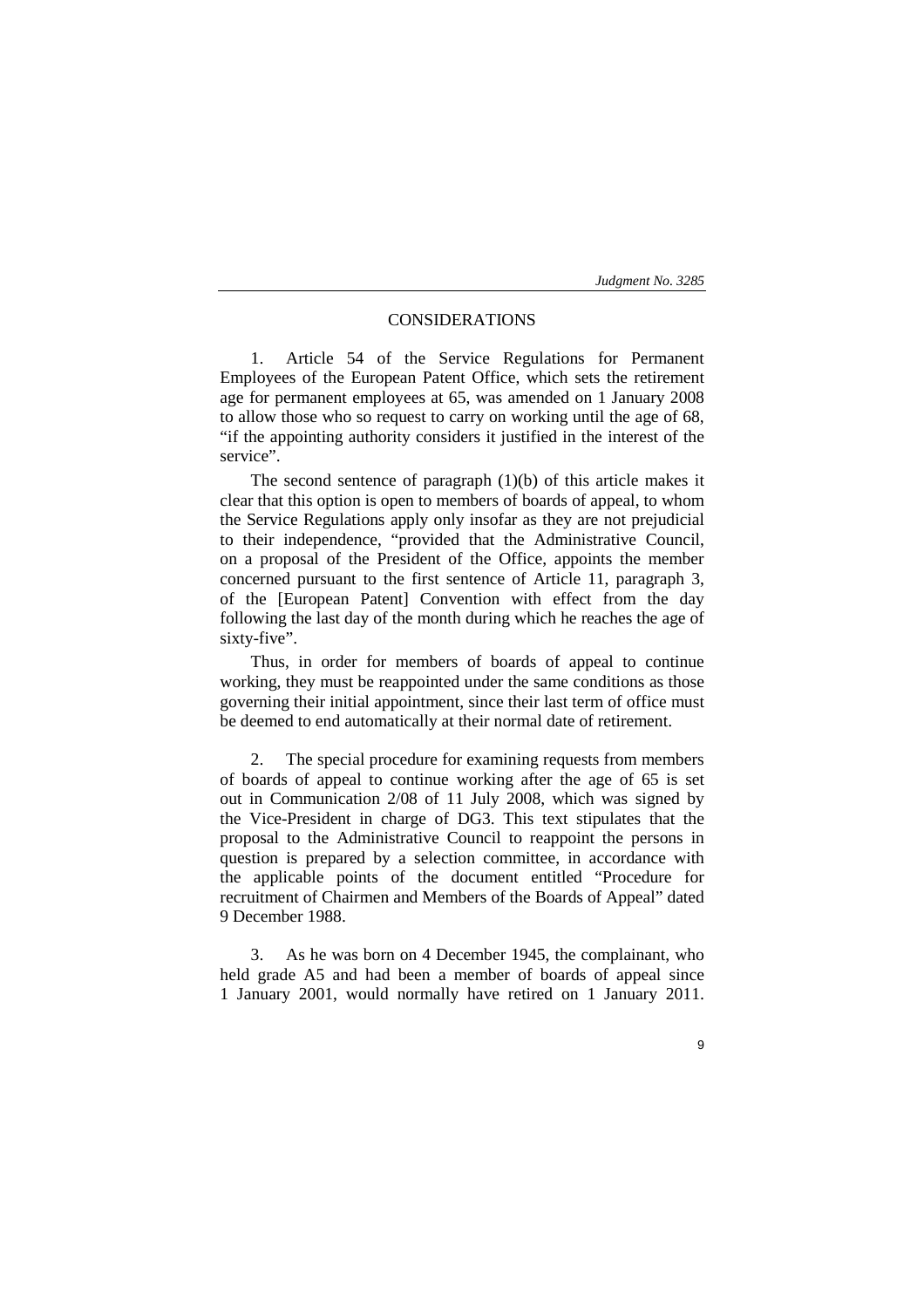However, on 5 February 2010 he asked to be allowed to carry on working until the age of 68 on the basis of the above-mentioned provisions. This would have postponed his retirement until 1 January 2014.

4. After he had been interviewed by the Selection Committee, the complainant's request was refused by the President of the Office, as proposed by that Committee. By a letter of 8 June 2010 she informed him that she "[would] not propose that the Administrative Council appoint [him] as a member of the boards of appeal for a further period as from 1 January 2011".

That is the decision which the complainant impugns before the Tribunal in his first complaint.

5. At its 127th session, held on 29 and 30 March 2011, the Administrative Council appointed, with effect from 1 July of that year, a new member of the boards of appeal to fill the post vacated as a result of the complainant's retirement. This decision was announced on 4 April 2011.

That is the decision forming the subject of the complainant's second complaint.

6. In this second complaint, the complainant has requested that oral proceedings be held. However, in view of the abundant and sufficiently clear submissions and evidence produced by the parties, the Tribunal considers that it is fully informed about the case and does not therefore deem it necessary to grant this request.

7. The EPO's request for the joinder of the two complaints does not meet with any objection on the part of the complainant. These complaints, which contain some common claims and chiefly rest on the same arguments, are largely interdependent. The Tribunal therefore considers that they should be joined in order that they may form the subject of a single judgment.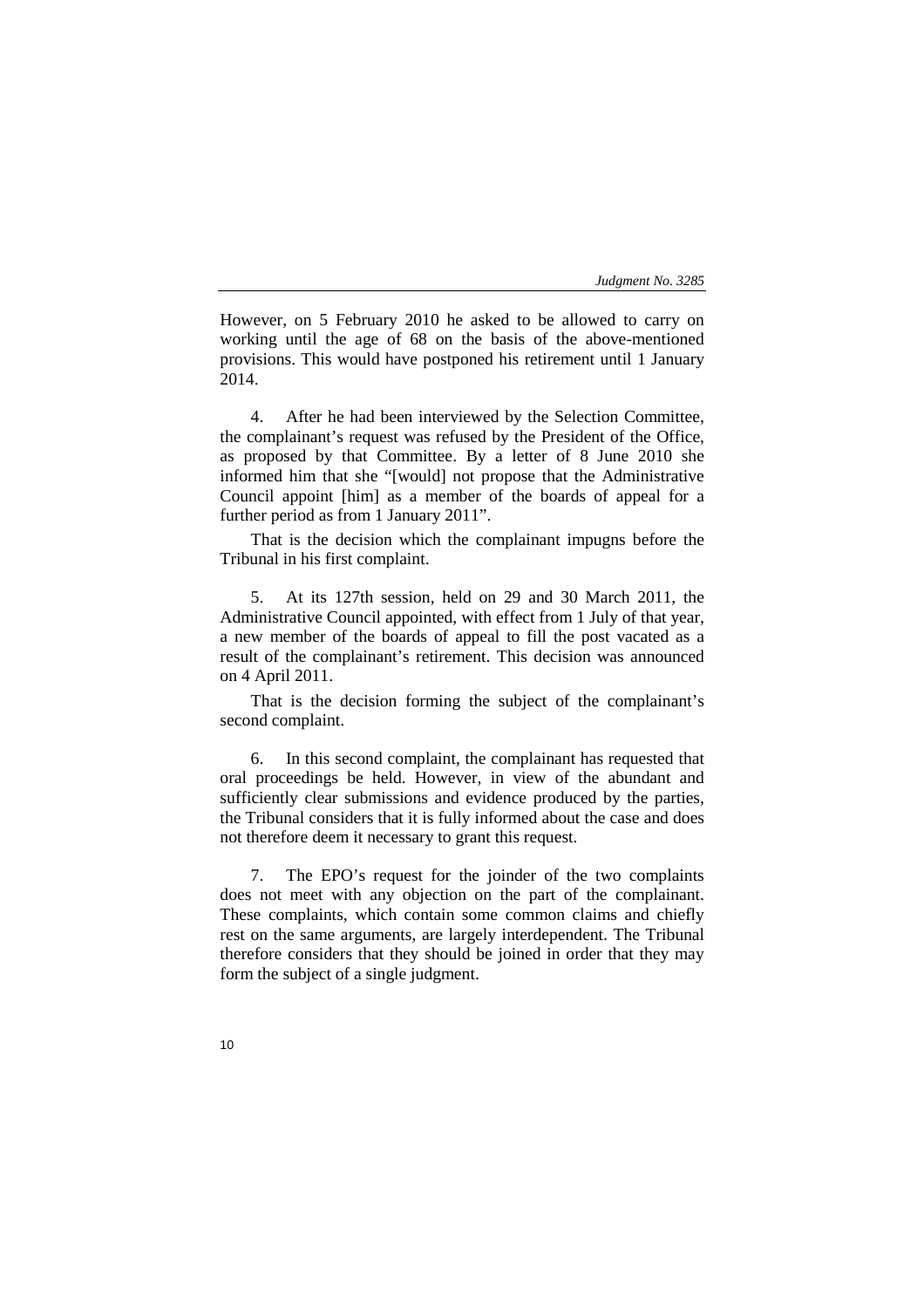| Judgment No. 3285 |
|-------------------|
|-------------------|

8. The EPO objects to the receivability of the first complaint on the grounds that it is not directed against an act adversely affecting the complainant.

Its reasoning in this connection is based on Judgment 1832, which concerned a complaint filed by a permanent employee to challenge the appointment of another person to the post of member of a board of appeal for which he had applied, and in which the Tribunal considered that the proposal for appointment submitted by the President of the Office constituted merely one step in preparation for the decision taken at the end of the procedure by the Administrative Council.

However, the Organisation is mistaken as to the scope of that precedent; it does not apply to a complaint directed against a refusal to propose an appointment where, as in the instant case, the refusal of the request of the permanent employee in question does not involve consideration of the merits of any competing candidate. In these circumstances, the position adopted by the President of the Office has the effect of ending the procedure, since the Administrative Council, which by definition has no proposal before it, is not called upon to take a decision on the request of the person concerned.

For this reason, such a refusal does constitute a decision having an adverse effect and it may therefore be challenged before the Tribunal. The fact that the post vacated as a result of a permanent employee's retirement is normally supposed to be filled by a decision of the Administrative Council, as it was in the instant case, is immaterial in this respect, since that decision is subject to a procedure which is legally separate from that concerning the refusal to prolong service.

9. In support of his first complaint, which will be examined in the following paragraphs, the complainant contends that the provisions of Article 54(1)(b) of the Service Regulations are unlawful insofar as they make the prolongation of service of a member of the boards of appeal subject to the submission by the President of the Office of a proposal for the reappointment of the person in question. He considers that this prolongation of service should be decided by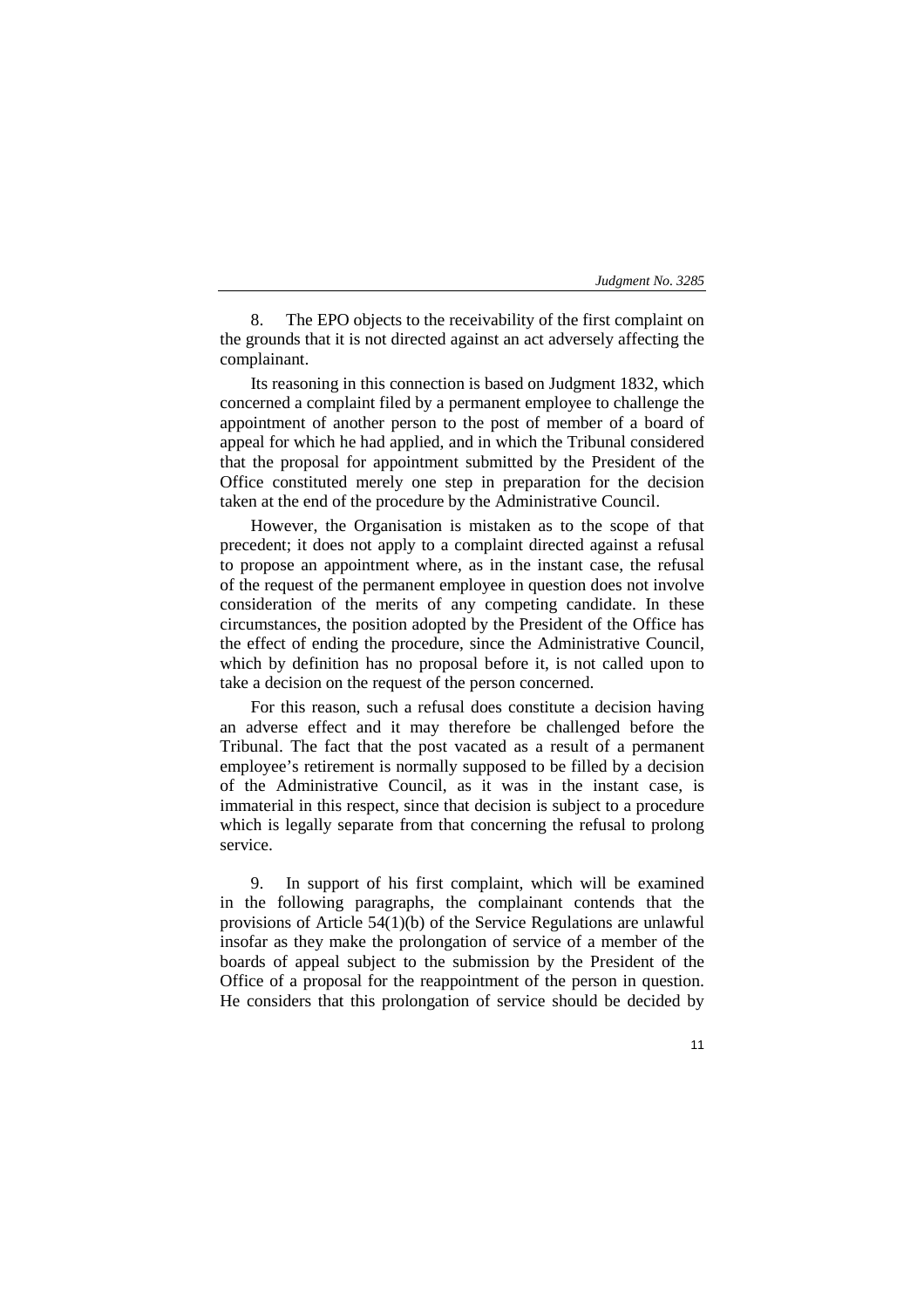the Administrative Council after the President of the Office has merely been consulted, as is the case when members of the boards of appeal are reappointed under Article 11(3) of the European Patent Convention, and that the above-mentioned provisions undermine the independence conferred on these members by Article 23 of the Convention by authorising the President to submit a proposal and thus enabling him or her to preclude their reappointment.

Contrary to the complainant's apparent assumption, a prolongation of service under Article 54 cannot be equated with an ordinary extension of a staff member's term of office. Since the career of a member of staff normally ends automatically when that person reaches retirement age, any such prolongation is, by definition, an exceptional measure. The Tribunal therefore sees nothing unusual in making the granting of such a prolongation subject to the discretionary assessment by the President of the Office of whether it is in the interest of the service, and the fact that he or she is given the authority to propose such a measure cannot be deemed, *per se*, to undermine the independence of the members of boards of appeal.

There is therefore no reason whatsoever for the Tribunal to consider that the provisions in question should "be revoked" or "not applied", as the complainant requests.

10. As Article 54 refers to the criterion of the interest of the service, it gives the authority deciding on requests for a prolongation of service broad discretion which is subject to only limited review by the Tribunal. Pursuant to its case law, the Tribunal will interfere with such a decision only if it was taken without authority, if a rule of form or procedure was breached, if it was based on a mistake of fact or law, if an essential fact was overlooked, if a clearly mistaken conclusion was drawn from the facts or if there was an abuse of authority (see Judgment 3214, under 12, concerning the application of the same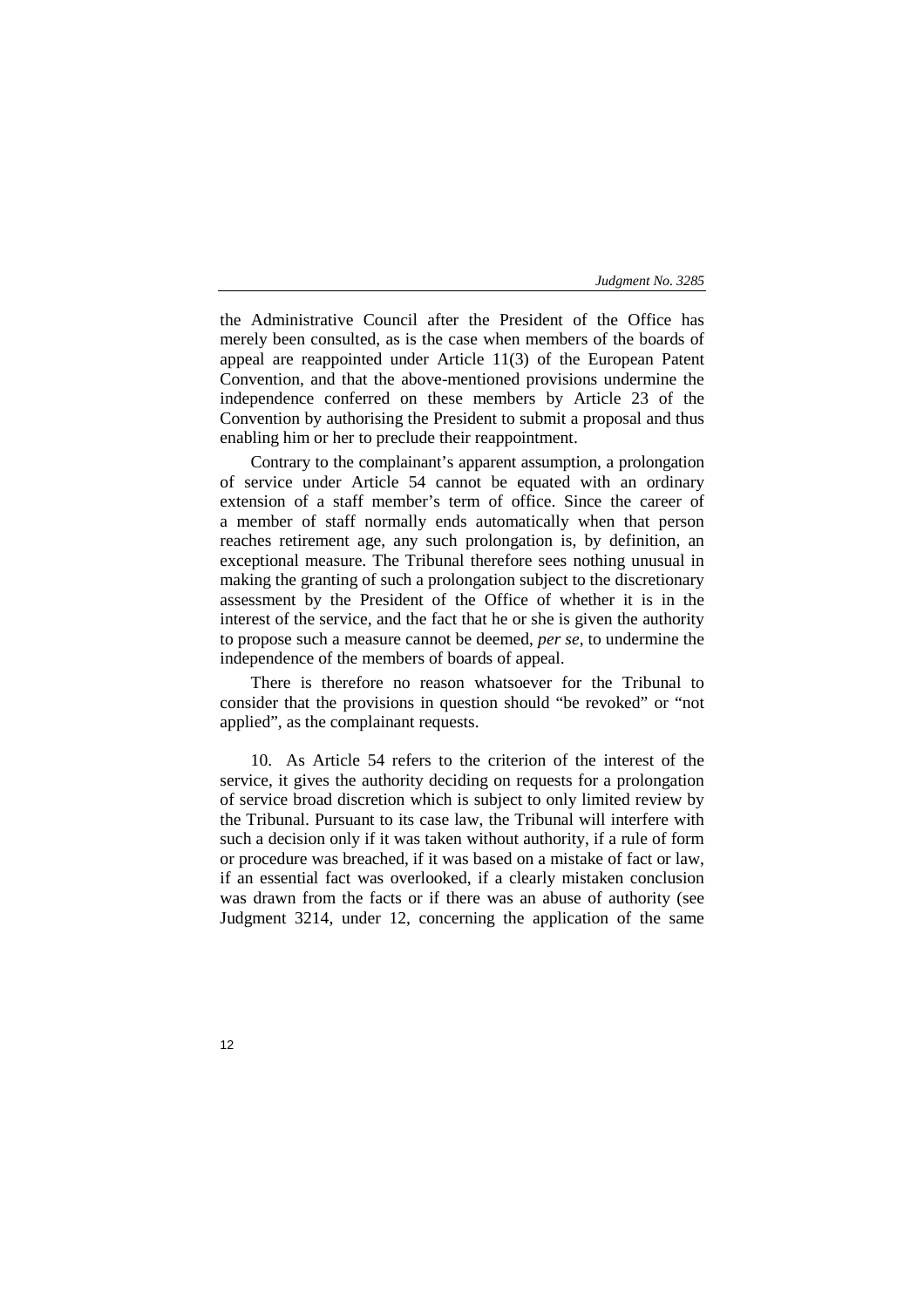article to the request for a prolongation of service of a member of boards of appeal, Judgment 2969, under 10, concerning its application to a staff member in a different category, and Judgments 2377, under 4, 2669, under 8, or 2845, under 5, concerning the application of similar rules providing for the possibility of remaining in office after normal retirement age).

11. The complainant submits that the impugned decision was taken without authority.

Relying on the aforementioned provisions of Article 54 of the Service Regulations, which make it clear that decisions on requests to carry on working lie with the "appointing authority", he contends that, for members of boards of appeal, the authority in question is the Administrative Council by virtue of Article 11(3) of the European Patent Convention. He infers from this that, by denying him such an extension, the President of the Office unlawfully encroached on the Council's competence.

As stated earlier, the second sentence of Article 54(1)(b) makes the continued service of a member of a board of appeal beyond normal retirement age subject to reappointment by the Administrative Council "on a proposal of the President of the Office". A long line of precedent has it that a provision of this kind, which grants the executive head of an organisation the power to propose that another organ adopt a decision, authorises that person to refrain from making such a proposal if he or she sees no reason for it (see Judgment 585, under 5). Moreover, the Tribunal has already had occasion to apply this case law with regard to the text at issue here in the aforementioned Judgment 3214, under 13, and the complainant's submissions in this respect do not convince it that it should modify its analysis.

The President of the Office was therefore competent to take the impugned decision not to propose the complainant's renewed appointment as a member of a board of appeal to the Administrative Council and thus to preclude his further employment.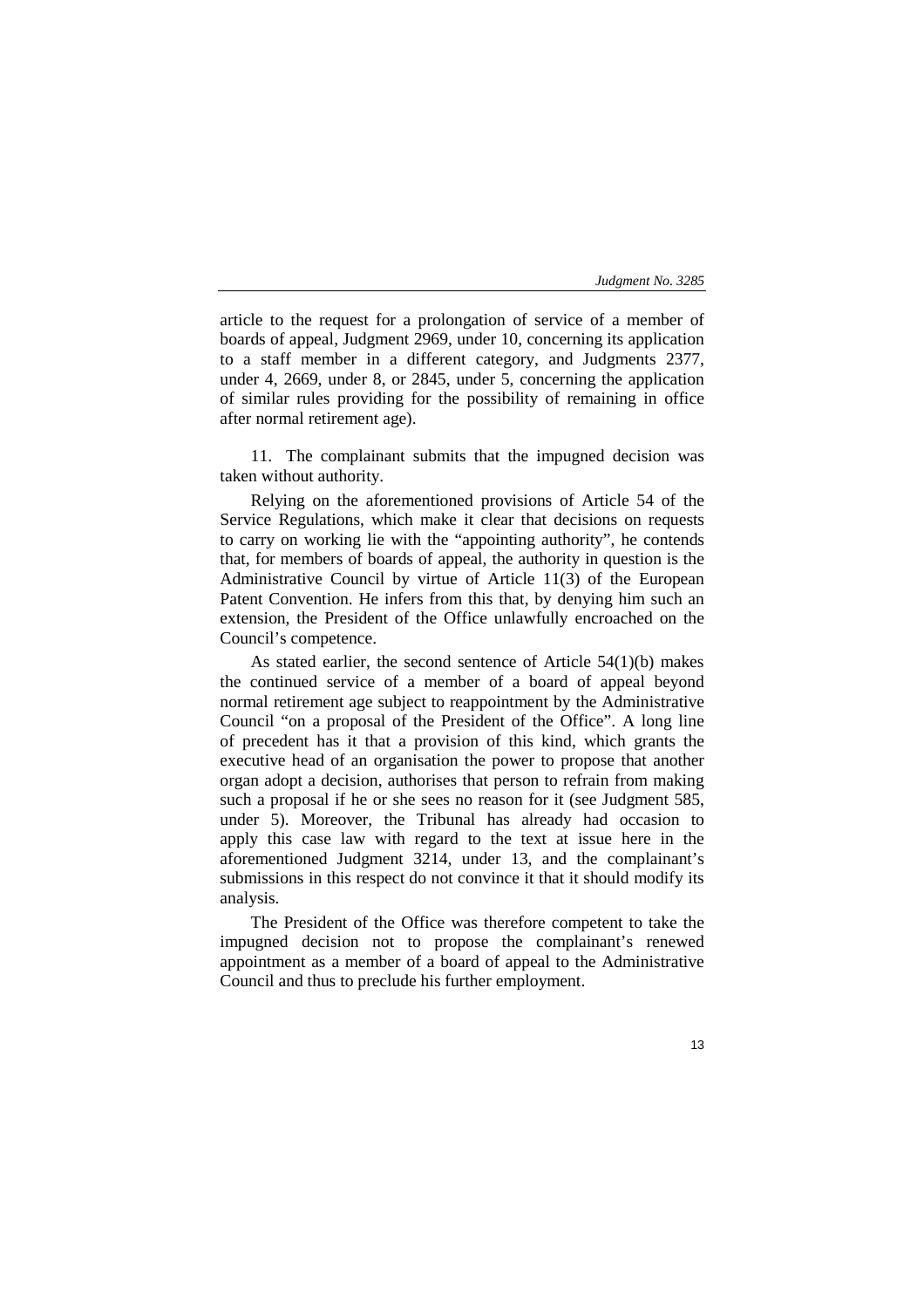12. The complainant also complains that his right to be heard was breached because, in his opinion, the impugned decision was based on criteria, reasons and factors of which he had not been informed beforehand and which were not discussed with him in an adversarial manner. However, the complainant was duly interviewed by the Selection Committee, and the fact that the decision taken thereafter might have been partly based on considerations other than those expressly mentioned during that interview, or in other exchanges, cannot be regarded *per se* as a breach of his rights of defence. This argument will therefore be dismissed.

13. The complainant takes the EPO to task for not sending him the Selection Committee's opinion or, at least, a record of his interview with that body.

The Tribunal's case law has it that, as a general rule, a staff member must have access to all the evidence on which the competent authority bases its decisions concerning him or her, especially the opinion issued by such an advisory organ. A document of that nature may be withheld on grounds of confidentiality from a third person but not from the person concerned (see, for example, Judgments 2229, under 3(b), or 2700, under 6).

The Tribunal observes that the complainant does not say that he asked for the document in question. While the Organisation could not lawfully have refused to grant such a request, it was under no obligation to forward the document of its own accord (see Judgment 2944, under 42, or the aforementioned Judgment 3214, under 24). The position would have been different only if  $-$  as is not the case here – the reasons given by the competent authority for its decision had been confined to a mere reference to the advisory body's opinion.

Moreover, it must be noted that the EPO annexed to its reply a copy of the minutes of the Selection Committee's deliberations, which contained a summary of the complainant's interview as well as the full text of its opinion.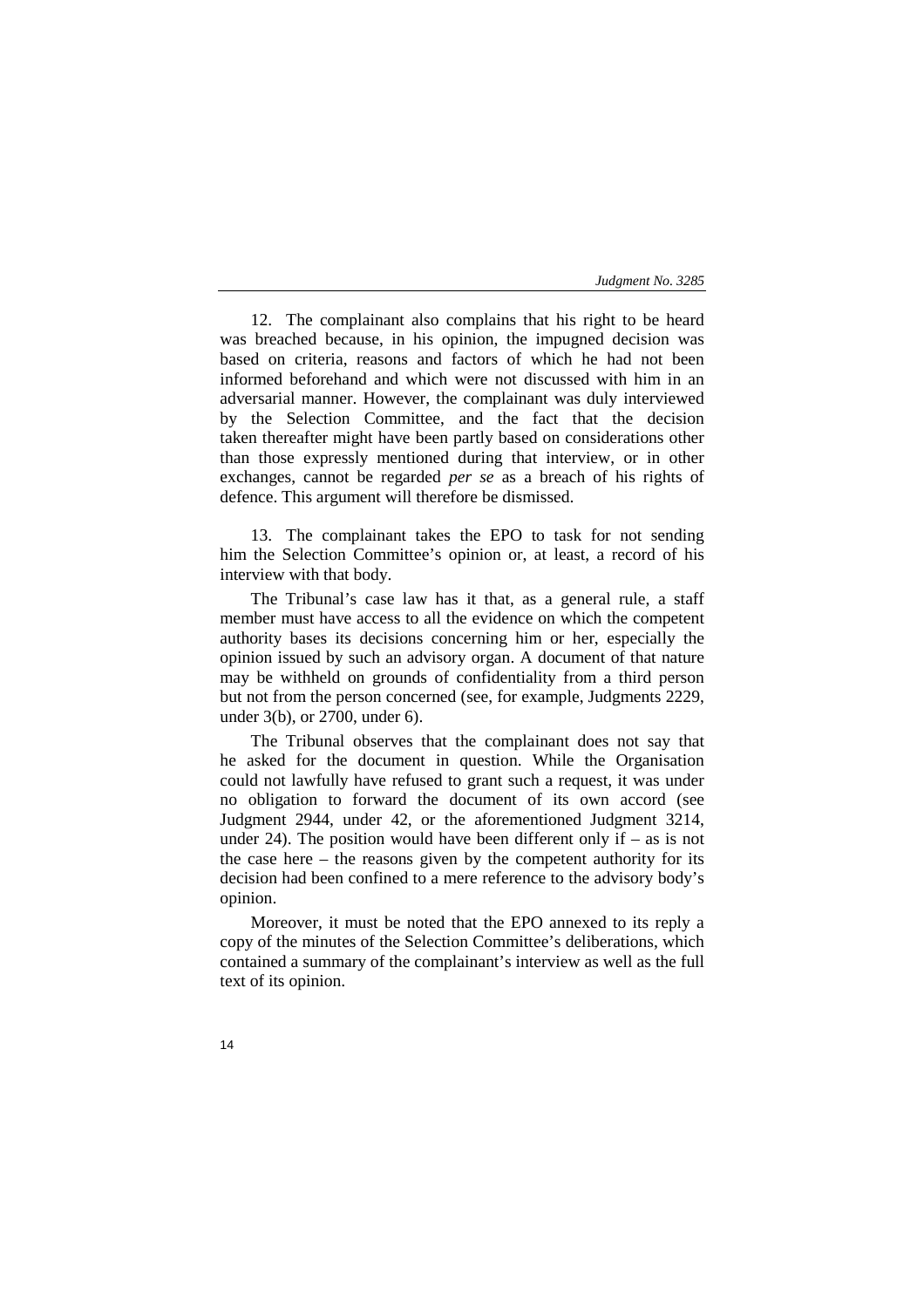14. Having acquainted himself with the contents of the latter document, in his rejoinder the complainant challenges the merits of the considerations forming the basis of the Selection Committee's rejection of his request to continue working. But the pleas regarding alleged errors of law or of fact in respect of these considerations are irrelevant and the fact, on which the complainant also relies, that the reasoning underpinning the Committee's opinion differs slightly from that of the decision of the President of the Office, does not in any way constitute a flaw.

15. The complainant criticises the actual content of the contested decision by submitting, with regard to its form, that insufficient reasons were given for it and, with regard to its merits, that it is based on criteria and factors that could not lawfully justify it.

16. The grounds given for the decision show that it is based, on the one hand, on the consideration that, in the EPO's opinion, in the interest of the service, it was necessary "to bring in some new staff" to fill the positions of the chairpersons and members of boards of appeal and, on the other, that no particular factor related to "organisational needs" or the complainant's "performance" would, in the instant case, have warranted an exception being made to the general policy of bringing in new staff.

17. Having read the decision in question, the Tribunal will not endorse the complainant's statement that it contains "no precise, detailed reasons". On the contrary, the decision sets out in detail the legal and factual considerations underpinning it.

While it is true that this reasoning could apply equally to other refusals to prolong the service of members of boards of appeal, there is nothing unlawful in this, since it is clear from the evidence on file that, contrary to the complainant's assertions in this regard, his request was examined individually.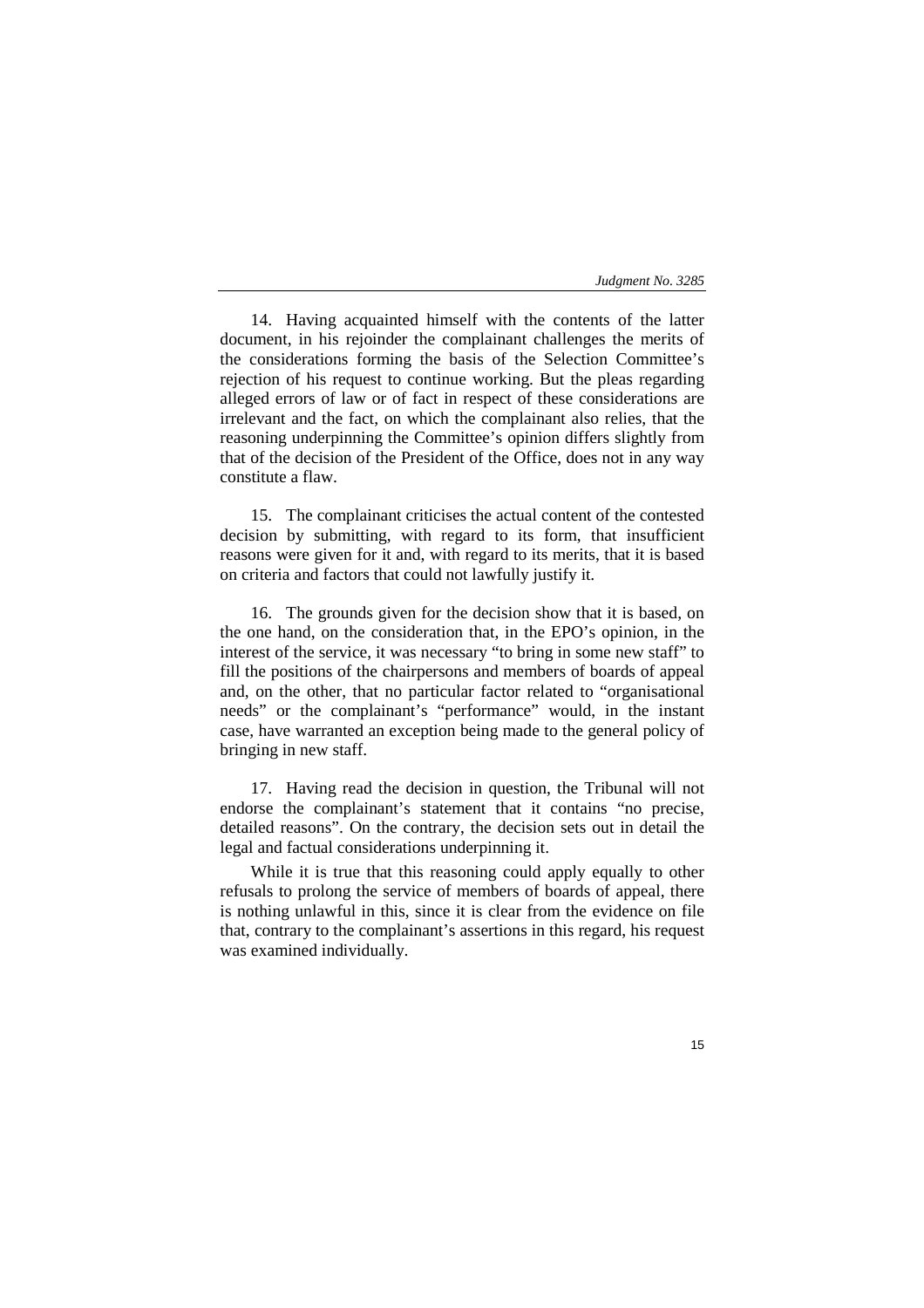In addition, the President of the Office was not bound, when justifying her decision, either to mention the precise definition of the interest of the service to which she intended to refer, or to reply to each and every argument put forward by the complainant during his interview before the Selection Committee. Nor was she obliged to list all the factors which might have made it possible to grant the complainant's request to continue working, or to explain why the complainant's case differed from those of other members of boards of appeal who did obtain a prolongation of service. The complainant's various submissions on these points will therefore be dismissed.

18. Contrary to the view taken by the complainant, the criteria forming the basis of the decision on his request, as set forth in the reasons given for that decision, cannot in substance be regarded as arbitrary and do not involve any mistake of law.

In particular, the complainant has no grounds for saying that the advisability of recruiting some new members to the boards of appeal was not something that the President of the Office could lawfully consider. Such a management goal is indeed related to the interest of the service, and the fact on which the complainant relies, namely that this criterion was not mentioned in the documentation laying the foundations for the amendment of Article 54 of the Service Regulations, which permits a prolongation of service, does not in itself prevent the competent authority from referring to it.

Nor is there any merit in the complainant's contention that the President of the Office committed a mistake of law by assessing his performance in order to decide on his request. Although it is plain from Article 47(2) of the Service Regulations that, unlike other permanent employees of the EPO, members of the boards of appeal are not subject to periodic staff reports, this provision cannot have the effect of excluding the quantity and quality of work done from the criteria used by the competent authority to decide on a member's request to carry on working, since it is necessary to ascertain that the extension of their appointment is in the interest of the service.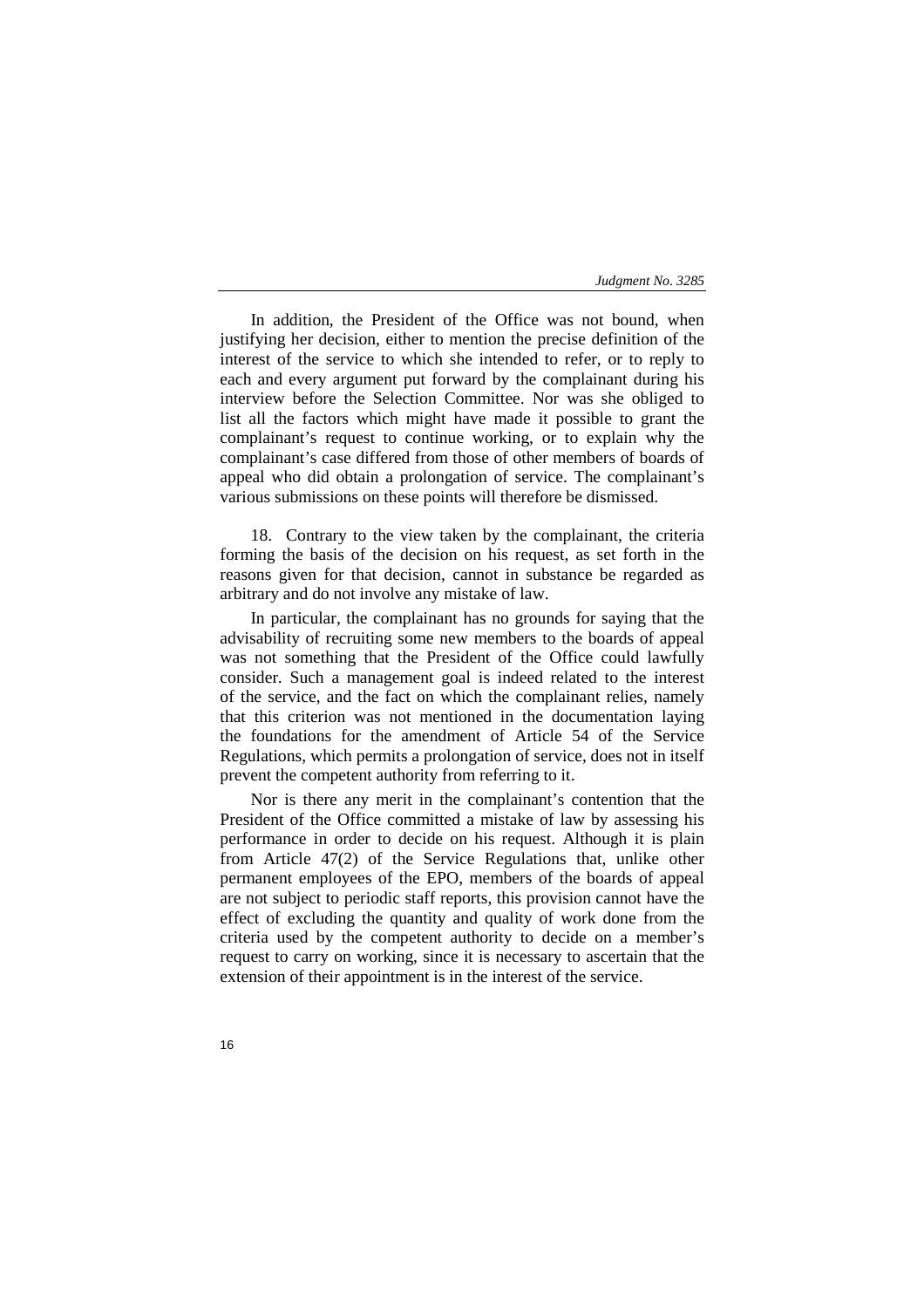19. Lastly, the complainant also challenges the assessment made by the President of the Office of the merits of his request. He submits that a prolongation of his service would have been in the EPO's best interests, because it would have enabled the board of appeal to which he belonged to continue to benefit from the services of an experienced member. He also extols his own performance by emphasising that it was not criticised at any point during his career. However, within the limited review to which a decision on such matters is subject, as defined in consideration 10 above, the Tribunal would interfere with the disputed assessment only if it were tainted with an obvious mistake, and it must be found that, despite the complainant's arguments on this point, the evidence in the file discloses no such mistake.

20. In support of his second complaint, which the complainant filed as a precaution in case the Tribunal concurred with the EPO's objection to the receivability of his first complaint, he complains that he was not notified of the Administrative Council's decision to appoint his successor to the post which he had vacated on his retirement. In his opinion, this omission rendered that decision unlawful.

It is, however, plain from his submissions that the complainant intended to enter this plea only if the Tribunal did not deem the refusal of his request to continue working to be a decision adversely affecting him, with the result that only the appointment decision could have been challenged before the Tribunal. In view of the findings under consideration 8 above, this plea must therefore be considered to have been withdrawn.

Nevertheless, the Tribunal draws attention to the fact that, while the circumstances in which an administrative decision is notified may determine the beginning of the period of time within which it may be challenged, they have no bearing whatsoever on the lawfulness of that decision.